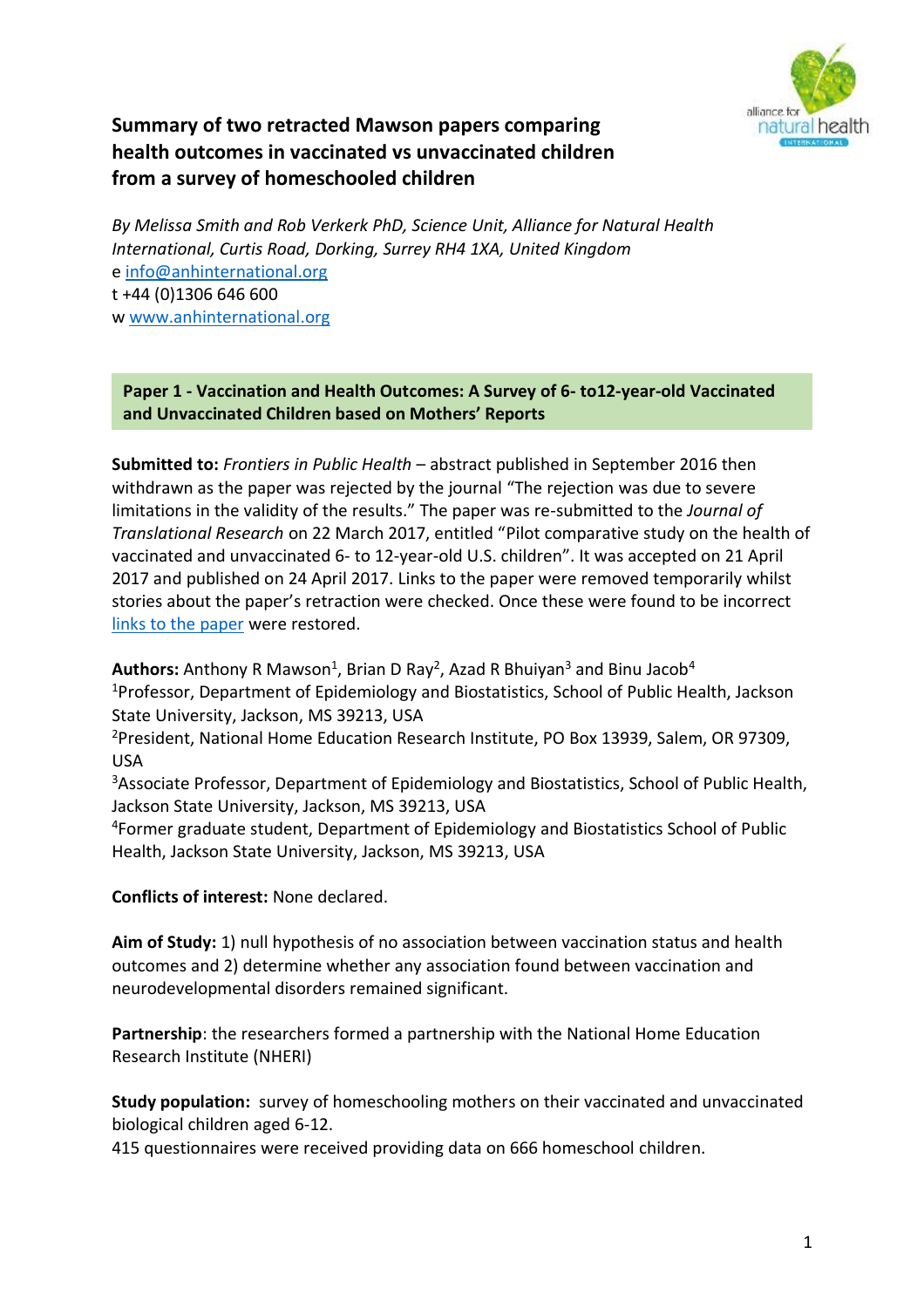The children were mostly white (88%), with a high proportion of girls (52%) with an average age of 9 years.

261 (29%) were unvaccinated, 208 (31%) were partially vaccinated and 197 (30%) had received all recommended vaccinations.

**Contact with families**: indirect through NHERI using a link to an online questionnaire (no personal identification sought on questionnaire). No financial incentives were offered to complete the questionnaire.

## **Classification of vaccination status:**

- *unvaccinated* (no previous vaccinations), *partially vaccinated* (received some but not all recommended vaccination) and *fully vaccinated* (received all recommended ageappropriate vaccines).
- Categories were developed with the view that long-term effects of vaccines would be more evident in fully-vaccinated than in partially-vaccinated children and rare or absent in unvaccinated.
- Respondents were asked to refer to vaccination records for vaccination info. Information on AEs was not requested.
- Respondents were asked to indicate on a list of 40+ acute & chronic illnesses all those for which their child had received a physician diagnosis.

### **Acute Illness:**

• Vaccinated children (N=405), combining the partially and fully vaccinated, were significantly less likely than the unvaccinated to have had chickenpox (7.9% vs. 25.3%, p <0.001; Odds Ratio = 0.26, 95% Confidence Interval: 0.2, 0.4) and whooping cough (pertussis) (2.5% vs. 8.4%, p <0.001; OR = 0.3, 95% CI: 0.1, 0.6), and less likely, but not significantly so, to have had rubella (0.3% vs. 1.9%, p = 0.04; OR = 0.1, 95% CI: 0.01, 1.1). However, the vaccinated were significantly more likely than the unvaccinated to have been diagnosed with otitis media (19.8% vs. 5.8%, p <0.001; OR = 3.8, 95% CI: 2.1, 6.6) and pneumonia (6.4% vs. 1.2%, p = 0.001; OR = 5.9, 95% CI: 1.8, 19.7). No significant differences were seen with regard to Hepatitis A or B, high fever in the past 6 months, measles, mumps, meningitis (viral or bacterial), influenza, or rotavirus (Table 2).

### **Chronic Illness**

- Vaccinated children were significantly more likely than the unvaccinated to have been diagnosed with the following: allergic rhinitis (10.4% vs. 0.4%, p <0.001; OR = 30.1, 95% CI: 4.1, 219.3), other allergies (22.2% vs. 6.9%, p <0.001; OR = 3.9, 95% CI: 2.3, 6.6), eczema/atopic dermatitis (9.5% vs. 3.6%, p = 0.035; OR = 2.9, 95% CI: 1.4, 6.1), a learning disability (5.7% vs. 1.2%, p = 0.003; OR = 5.2, 95% CI: 1.6, 17.4), ADHD (4.7% vs. 1.0%, p = 0.013; OR = 4.2, 95% CI: 1.2, 14.5), ASD (4.7% vs. 1.0%, p = 0.013; OR 4.2, 95% CI: 1.2, 14.5), any neurodevelopmental disorder (i.e., learning disability, ADHD or ASD) (10.5% vs. 3.1%, p <0.001; OR = 3.7, 95% CI: 1.7, 7.9) and any chronic illness (44.0% vs. 25.0%, p 11 <0.001; OR = 2.4, 95% CI: 1.7, 3.3).
- No significant differences were observed with regards to cancer, chronic fatigue, conduct disorder, Crohn's disease, depression, Types 1 or 2 diabetes, encephalopathy, epilepsy, hearing loss, high blood pressure, inflammatory bowel disease, juvenile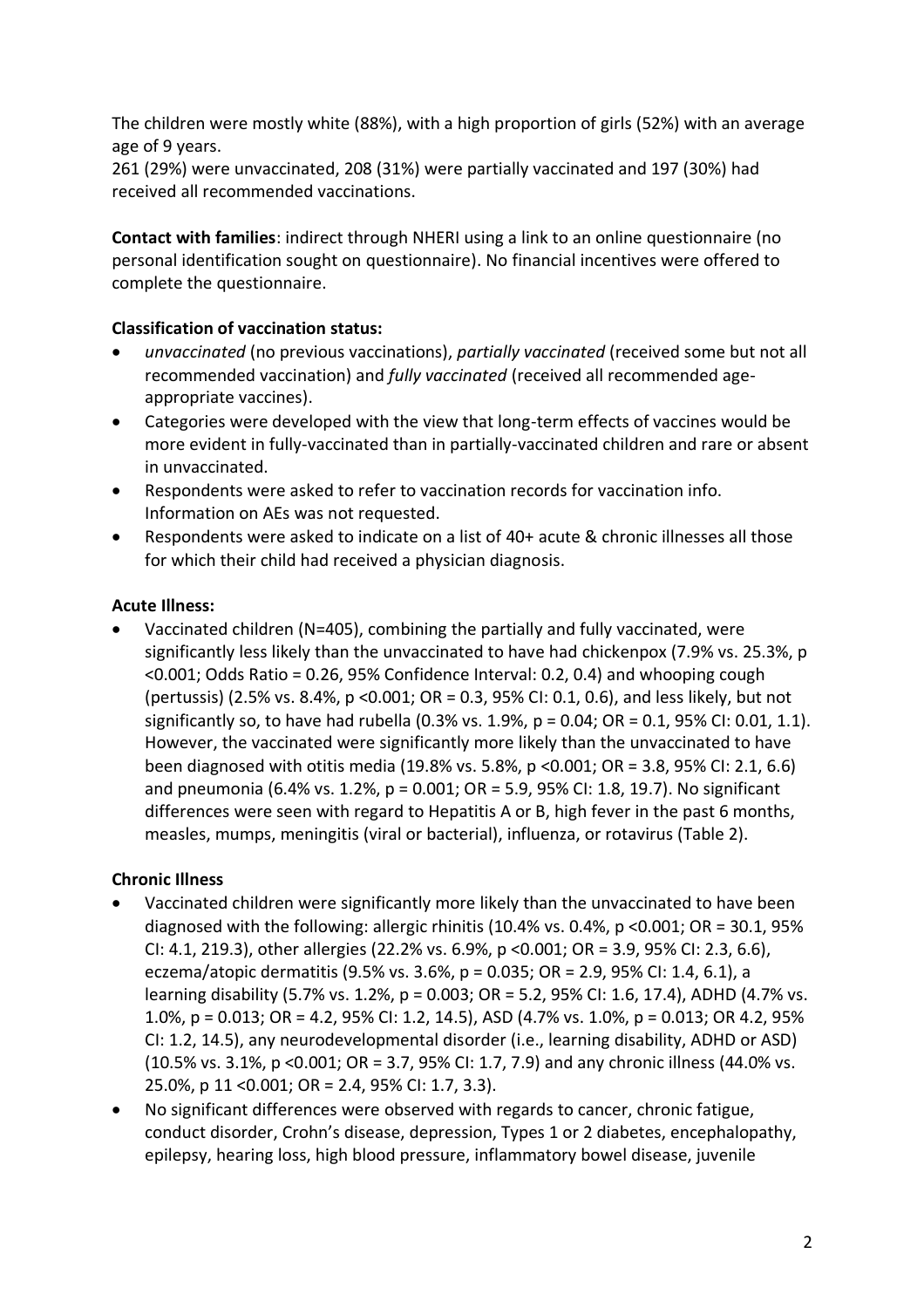rheumatoid arthritis, obesity, seizures, Tourette's syndrome, or services received under the Individuals with Disabilities Education Act (Table 3).

### **Partial versus Full Vaccination**

• Partially vaccinated children had an intermediate position between the fully vaccinated and unvaccinated in regard to several but not all health outcomes. For instance, as shown in Table 4, the partially vaccinated had an intermediate (apparently detrimental) position in terms of allergic rhinitis, ADHD, eczema, and learning disability.

### **Gender Differences in Chronic Illness**

• Among the vaccinated (combining partially and fully vaccinated children), boys were more likely than girls to be diagnosed with a chronic condition – significantly so in the case of allergic rhinitis (13.9% vs. 7.2%, p = 0.03; OR = 2.1, 95% CI: 1.1, 4.1), ASD (7.7% vs. 1.9%, p = 0.006; OR = 4.3, 95% CI: 1.4, 13.2), and any neurodevelopmental disorder (14.4% vs. 6.7%, p = 0.01; OR = 2.3, 95% CI: 1.2, 4.6) (Table 5).

### **Use of Medications and Health Services**

- The vaccinated (combining the partially and fully vaccinated) were significantly more likely than the unvaccinated to use medication for allergies (20.0% vs. 1.2%, p < 0.001; OR = 21.5, 95% CI: 6.7, 68.9), to have used antibiotics in the past 12 months (30.8% vs. 15.4%, p <0.001; OR = 2.4, 95% CI: 1.6, 3.6), and to have used fever medications at least once (90.7% vs. 67.8%, p <0.001; OR = 4.6, 95% CI: 3.0, 7.1).
- The vaccinated were also more likely to have seen a doctor for a routine checkup in the past 12 months (57.6% vs. 37.2%, p <0.001; OR = 2.3, 95% CI: 1.7, 3.2), visited a dentist during the past year (89.4% vs. 80.5%, p <0.001; OR = 2.0, 95% CI: 1.3, 3.2), visited a doctor or clinic due to illness in the past year (36.0% vs. 16.0%, p <0.001; OR = 3.0, 95% CI: 12 2.0, 4.4), been fitted with ventilation ear tubes (3.0% vs. 0.4%,  $p = 0.018$ ; OR = 8.0, 95% CI: 1.0, 66.1), and spent one or more nights in a hospital (19.8% vs. 12.3%, p = 0.012; OR = 1.8, 95% CI: 1.1, 2.7) (Table 6).

### **Factors Associated with Neurodevelopmental Disorders**

- The second aim of the study focused on a specific health outcome and was designed to determine whether vaccination was associated with neurodevelopmental disorders (NDD). Because of the relatively small numbers of children with specific diagnoses, NDD was a derived variable combining children with a diagnosis of one or more of ASD, ADHD and a learning disability.
- There is a close association and overlap of these diagnoses in the study. The single largest group of diagnoses was learning disability (n=15) followed by ASD (n=9), and ADHD (n=9), with smaller numbers comprising combinations of the three diagnoses.
- *Factors associated with NDD* in unadjusted logistic regression analyses were as follows: vaccination (OR 3.7, 95% CI: 1.7, 7.9); male gender (OR 2.1, 95% CI: 1.1, 3.8); adverse environment, defined as living within 1-2 miles of a furniture manufacturing factory, hazardous waste site, or lumber processing factory (OR 2.9, 95% CI: 1.1, 7.4); maternal use of antibiotics during pregnancy (OR 2.3, 95% CI: 1.1, 4.8); and preterm birth (OR 4.9, 95% CI: 2.4, 10.3). Two factors that almost reached statistical significance were vaccination during pregnancy (OR 2.5, 95% CI: 1.0, 6.3) and three or more fetal ultrasounds (OR 3.2, 95% CI: 0.92, 11.5). Factors that were not associated with NDD in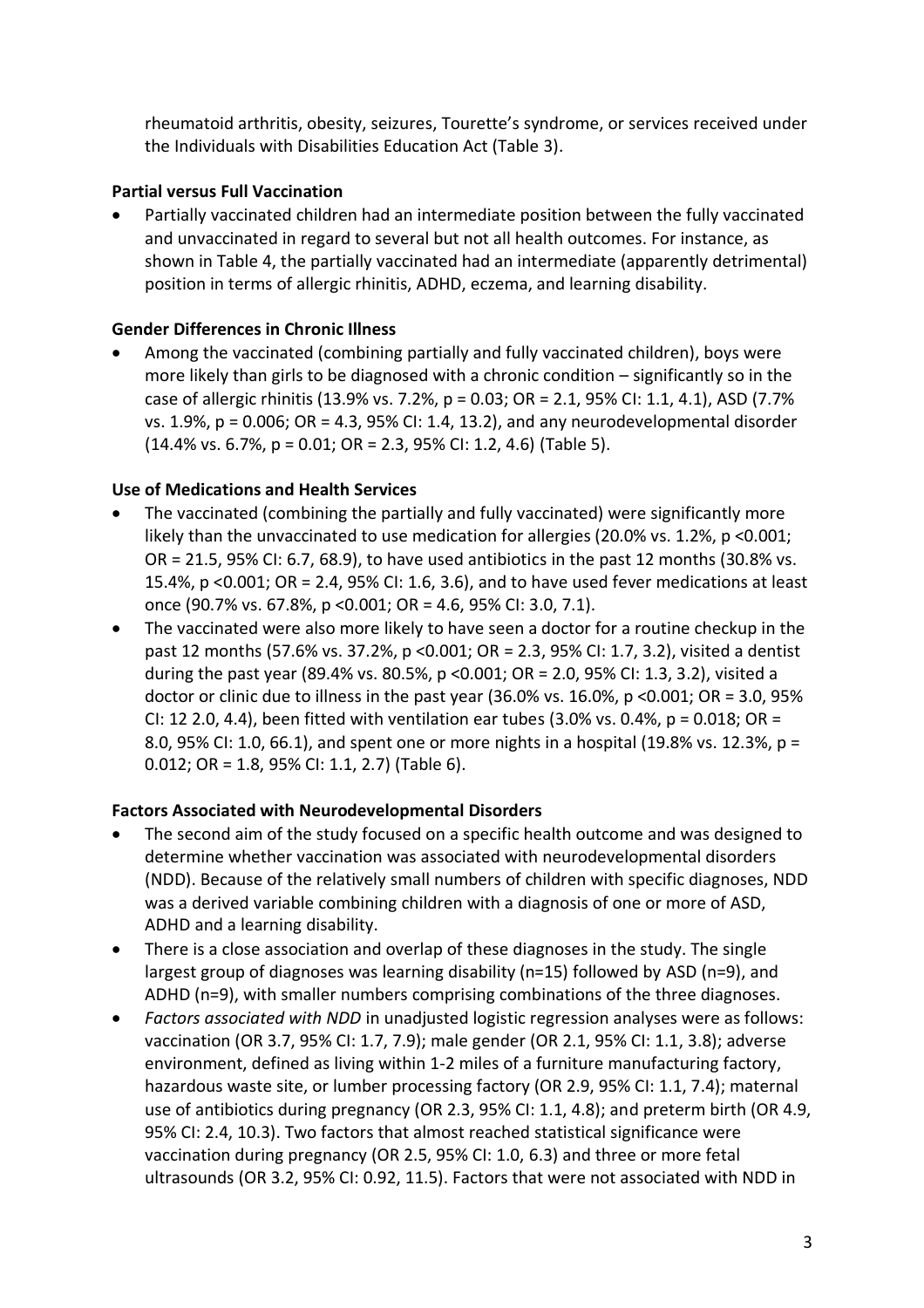this study included mother's education, household income, and religious affiliation; use of acetaminophen, alcohol, and antacids during pregnancy; gestational diabetes; preeclampsia; RhoGam shot (for Rh negative mothers) during pregnancy; and breastfeeding

• *After adjustment for all other significant factors*, those that remained significantly associated

with NDD were: vaccination (OR 3.1, 95% CI: 1.4, 6.8); male gender (OR 2.3, 95% CI: 1.2, 4.3); and preterm birth (OR 5.0, 95% CI: 2.3, 11.6). The apparently strong association between both vaccination and preterm birth and NDD suggested the possibility of an interaction between these factors.

• In a final adjusted model designed to test for this possibility, controlling for the interaction of preterm birth and vaccination, the following factors remained *significantly associated* with NDD: vaccination (2.5, 95% CI: 1.1, 5.6), non-white race (2.0, 95% CI: 1.1, 5.5), and male gender (OR 2.3, 95% CI: 1.2, 4.4). Preterm birth itself, however, was not significantly associated with NDD, whereas the combination (interaction) of preterm birth and vaccination was associated with 6.6-fold increased odds of NDD (95% CI: 2.8, 15.5)

## **Discussion**

- Vaccinated children were *significantly less likely* than the unvaccinated to have had chickenpox and pertussis
- Vaccinated children were *significantly more likely* to have been diagnosed with otitis media, pneumonia, allergic rhinitis, eczema, ADHD, ASD and a learning disability
- Vaccinated children were *significantly more likely* to have been diagnosed with otitis media, pneumonia, allergic rhinitis, eczema, ADHD, ASD and a learning disability. This finding is consistent with a 2016 study [http://www.jpands.org/vol21no2/miller.pdf] of 38,801 reports to the Vaccine Adverse Event Reporting System (VAERS) of infants who were hospitalised or died after receiving vaccinations. The *greater the number of vaccinations* and the *younger the infant* at time of vaccination, the *higher the rate* of adverse event, hospitalisation or death
- A comparison of unvaccinated, partially and fully vaccinated children showed that the partially vaccinated had increased but intermediate odds of chronic disease, between those of unvaccinated and fully vaccinated children, specifically for allergic rhinitis, ADHD, eczema, a learning disability, and NDD as a whole.
- Fully vaccinated children showed that the partially vaccinated had increased but intermediate odds of chronic disease, between those of unvaccinated and fully vaccinated children, specifically for allergic rhinitis, ADHD, eczema, a learning disability, and NDD as a whole.

## **Strengths of study**

- The relatively large sample of unvaccinated children (N=261), which made it possible to compare health outcomes across the spectrum of vaccination coverage.
- Information was provided anonymously by biological mothers

## **Limitations of study**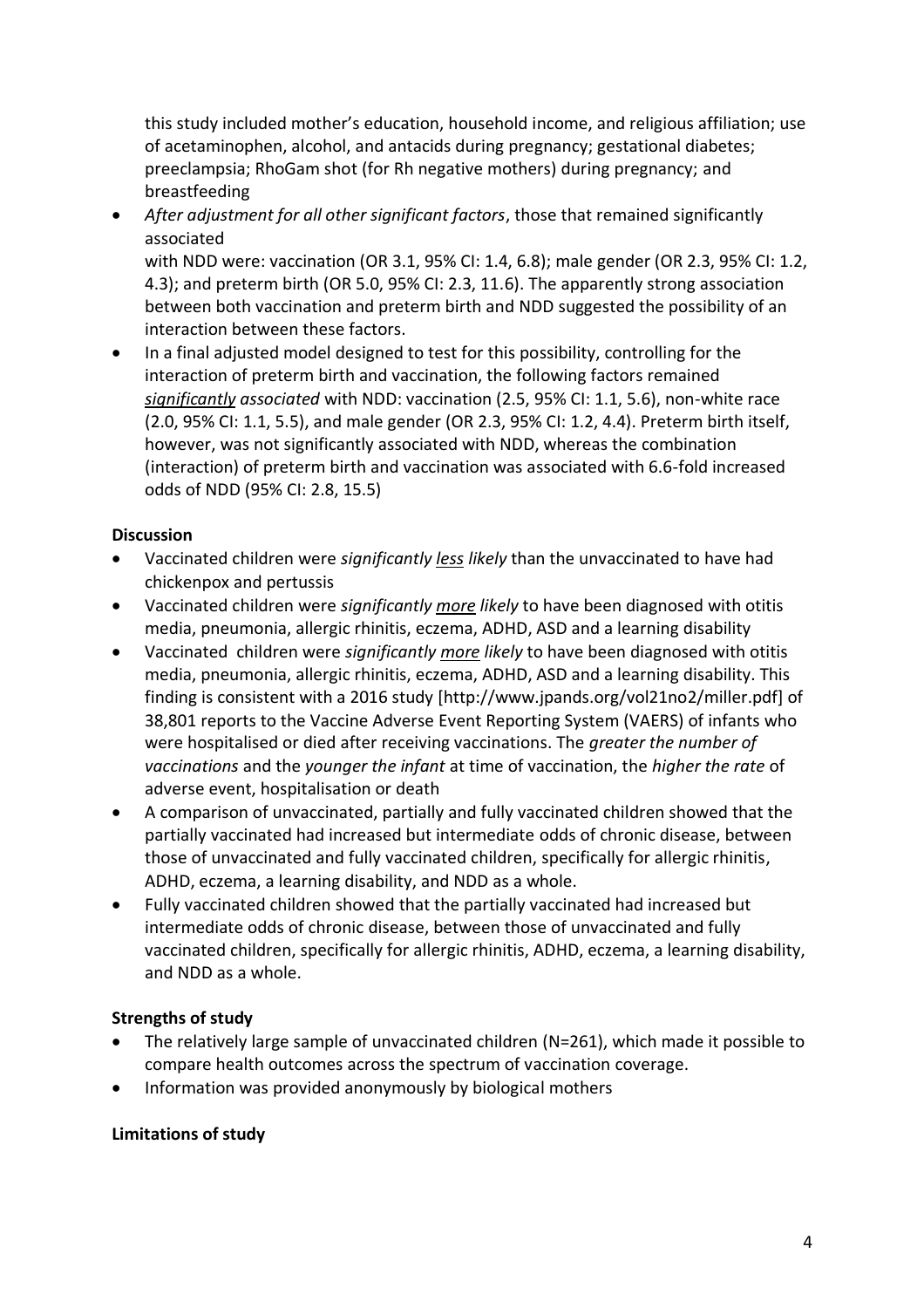- Because of the absence of a defined sampling frame, neither the number of homeschool families contacted nor the survey response rate is known or can be validated.
- To minimize recall bias, respondents were asked to use their child's vaccination records. To enhance reliability, closed-ended questions were used.
- To enhance validity, parents were asked to report only physician-diagnosed illnesses and about facts such as whether a child had been hospitalized or fitted with ventilation eartubes.
- Self-reported health outcomes were not validated by clinical records or reports.

**Paper 2 - Preterm birth, vaccination and neurodevelopmental disorders: a crosssectional study of 6- to 12-year-old vaccinated and unvaccinated children** 

**Download: [http://www.cmsri.org/wp](http://www.cmsri.org/wp-content/uploads/2017/05/MawsonStudyPretermBirth5.8.2017.pdf)[content/uploads/2017/05/MawsonStudyPretermBirth5.8.2017.pdf](http://www.cmsri.org/wp-content/uploads/2017/05/MawsonStudyPretermBirth5.8.2017.pdf)**

**Submitted to:** *Journal of Translation Science*, 22 March 2017. Article was accepted on 21 April 2017 and published 24 April 2017. Links to the paper were removed temporarily whilst stories about the paper's retraction were checked. Once these were found to be incorrect [links to the paper](http://www.oatext.com/Journal-of-Translational-Science-JTS.php#Early_View) were restored.

Authors: Anthony R Mawson<sup>1</sup>, Azad Bhuiyan<sup>2</sup>, Binu Jacob<sup>1</sup> and Brian D Ray<sup>1</sup> <sup>1</sup>Professor, Department of Epidemiology and Biostatistics, School of Public Health, Jackson State University, 350 West Woodrow Wilson Avenue, Jackson, Mississippi 39213, USA

<sup>2</sup>Associate Professor, School of Public Health, Jackson State University, Jackson, MS 39213, USA

<sup>3</sup>Former graduate student, School of Public Health, Jackson State University, 350 West Woodrow Wilson Avenue, Jackson, Mississippi 39213, USA

<sup>4</sup>President, National Home Education Research (NHERI), P.O. Box 13939, Salem, OR 97309; USA

**Conflicts of Interest:** None declared.

**Aim of study:** to study the possible role of vaccination in NDD among children born preterm.

**Study population**: As per Study 1. This study used data gathered from Study 1 above.

#### **Interactions between preterm birth, vaccination and NDD**

Given the apparent synergism in the combination of vaccination and preterm birth on NDD found in regression analyses [48], and the relatively small numbers available for analysis, this report presents additional findings on the association and interaction between preterm birth (yes, no), vaccination status (yes, no) and NDD (yes, no). Stratified analyses with Odds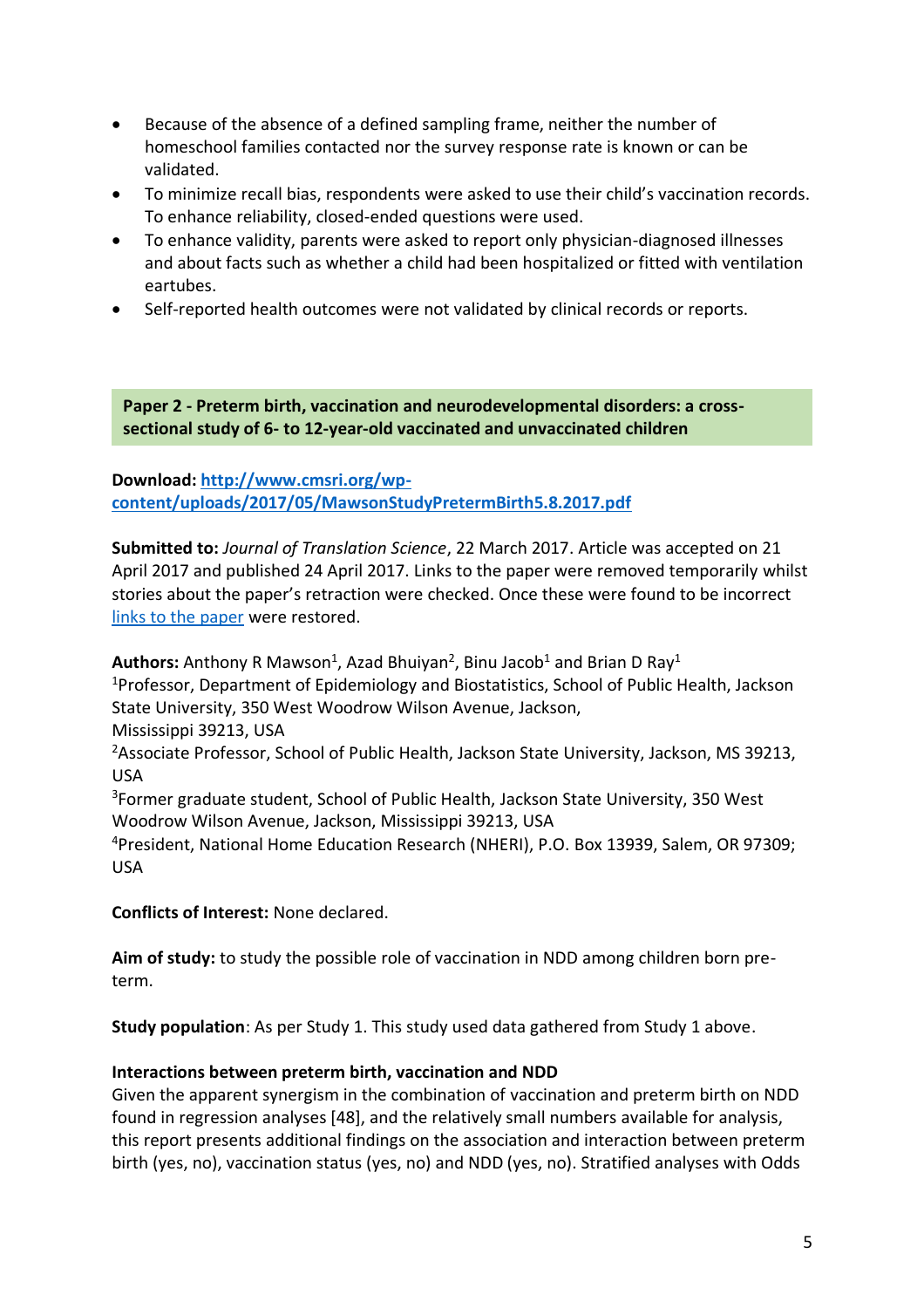Ratios and 95% Confidence Intervals were used to quantify the strength of the associations. The analytic process can be envisioned as a 2 X 2 table with the cells in Row 1 labeled A and B, and those in Row 2 labeled C and D. The odds ratio is calculated by the formula AD/BC. Here we examine different combinations of preterm birth and vaccination and their association with NDD. Calculations based on the data in Table 4 (below) suggest a complex picture of the association between prematurity, vaccination and NDD. Most children in the sample were vaccinated and not preterm (n=367; 55%). The second largest group comprised those who were neither vaccinated nor preterm (n=249; 37%); the third largest comprised those who were preterm and vaccinated (n=37; 6%), and the smallest group those who were preterm and unvaccinated (n=12; 2%). While acknowledging that our study group is relatively small and not a representative sample of U.S. children, the following observations are noted. First, of the 37 children who were both preterm and vaccinated (P/V), 12 (32%) had an NDD, consistent with studies suggesting that a high proportion of preterm infants are later diagnosed with ASD [18-20]. Second, of the 12 children who were preterm but unvaccinated (P/V-), none had an NDD. Third, among the 367 children in the sample who were not preterm but vaccinated (P-/V), 30 (8%) had an NDD. Fourth, of the 249 children who were neither preterm nor vaccinated (P-/V-), only 8 (3%) had an NDD. These observations suggest that birth history strongly affects the likelihood of NDD in vaccinated children, given that the combination of preterm birth and vaccination accounts for a substantial proportion of NDD diagnoses in the overall sample. In contrast, cases of NDD are under-represented in preterm but unvaccinated children. These suggestions are further supported and amplified by analyses of the odds of NDD given various combinations of preterm birth and vaccination.

### **Association between combinations of preterm birth and vaccination status, and neurodevelopmental disorders (NDD)**

- 1) Preterm birth without vaccination (P/V-) was not associated with NDD.
- 2) Term birth with vaccination (P-/V) was associated with a significant 2.7-fold increase in the odds of NDD.
- 3) Preterm birth with vaccination (P/V) was associated with a significant 5.4-fold increase in the odds of NDD compared to the odds of NDD given term birth and vaccination (P-  $/V$ ).
- 4) Preterm birth with vaccination (P/V) was associated with a nonsignificant 12.3-fold increased odds of NDD compared to preterm birth without vaccination (P/V-) (not technically significant because no child in the sample with an NDD was both preterm and unvaccinated).
- 5) Preterm birth with vaccination (P/V) was associated with a significant 14.5-fold increased odds of NDD compared to being neither preterm nor vaccinated (P-/V-).

## **Conclusions**

This study compared the birth histories and health outcomes of vaccinated and unvaccinated children and sought to determine the association, if any, between vaccination, preterm birth and neurodevelopmental disorders (NDD). *Vaccination* (i.e., receipt of one of more of the recommended vaccines) *was significantly associated* with NDD, while *preterm birth without vaccination was not*. Preterm birth coupled with vaccination, however, was associated with a synergistic increase in the odds of NDD, suggesting the possibility that